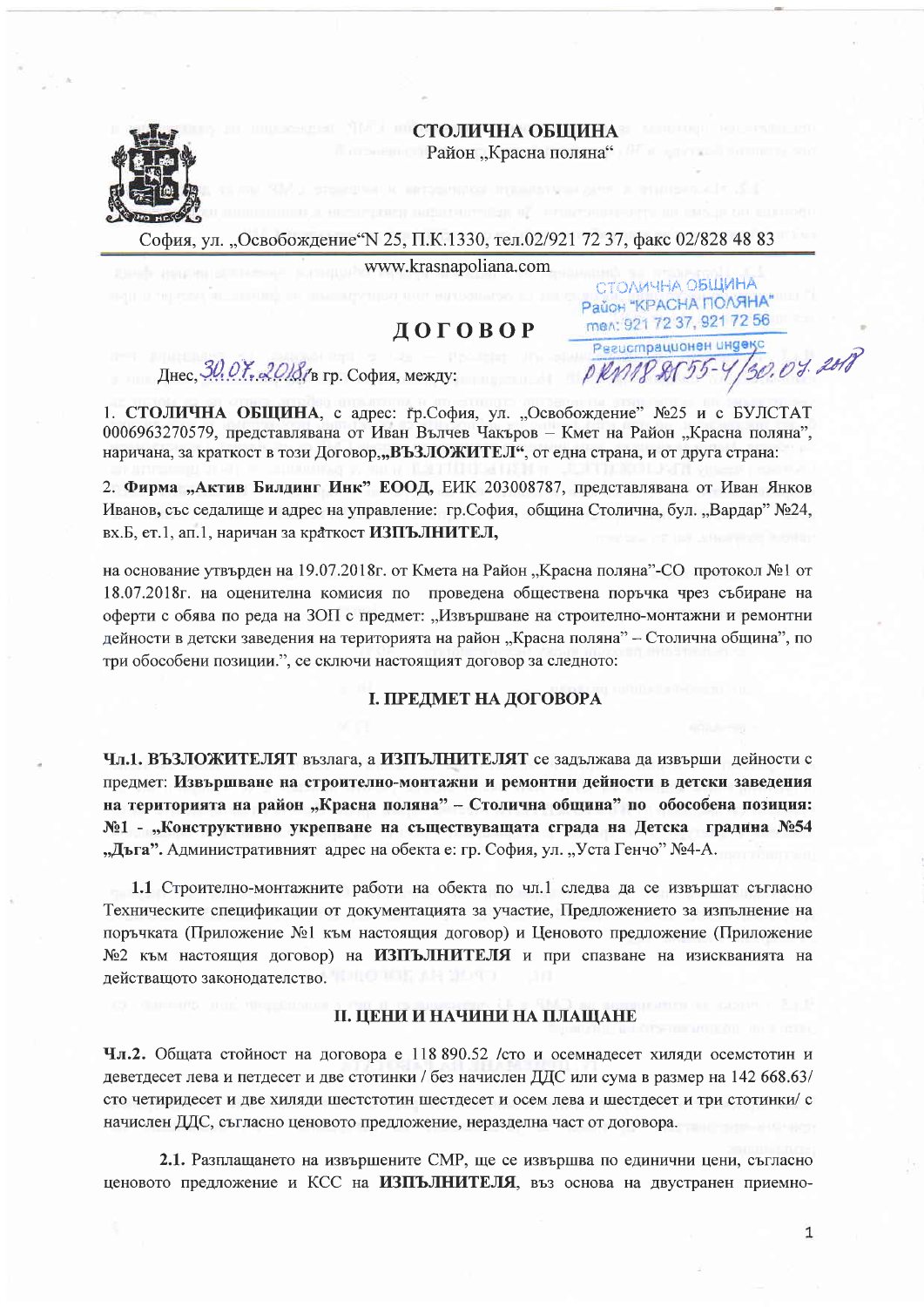предавателен протокол за установяване на извършени СМР, подлежащи на разплащане и представена фактура, в 30 (тридесет) дневен срок от издаването й.

2.2. Посочените в документацията количества и видовете СМР могат да претърпят промяна по време на строителството. За действително извършени и подлежащи на разплащане се считат само тези видове работи, които са отразени в акт за извършени СМР.

2.3. Поръчката се финансира от Специализирания общински приватизационен фонд. Плащането по настоящия договор ще се осъществи при осигуряване на финансов ресурс и при условията на чл.114 от ЗОП.

Чл.3. Плащането на непредвидените разходи - ако е приложимо, се реализира при окончателното плащане на СМР. Непредвидени разходи за СМР са разходите, свързани с увеличаване на заложените количества строителни и монтажни работи, които не са могли да бъдат предвидени, но при изпълнение на дейностите са обективно необходими за изпълнение на обекта. Непредвидените, допълнително възникнали видове СМР се определят с констативен протокол между ВЪЗЛОЖИТЕЛ, и ИЗПЪЛНИТЕЛ и ще се разплащат от 10-те процента на непредвидените СМР, включени в цената на договора по утвърдени от ВЪЗЛОЖИТЕЛЯ цени, съставени при предложените в Офертата на ИЗПЪЛНИТЕЛЯ елементи на ценообразуване, както следва:

| - часова ставка                            | $6.70$ лв./ч.час |
|--------------------------------------------|------------------|
| - допълнителни разходи върху труда         | $100\%$          |
| - допълнителни разходи върху механизацията | $40\%$           |
| - доставно-складови разходи                | $10\%$           |
| - печалба                                  | $12\%$           |

като разходните норми за труд и механизация се залагат в единичните цени, съгласно актуализираните издания на СЕК. Ако някои видове работи липсват в тези норми, ще се прилагат съгласувани от ВЪЗЛОЖИТЕЛЯ Местни норми време. Цените на материалите ще се доказват с фактури и не трябва да надвишават цените на производители или официални дистрибутори.

Чл.4. Плащанията ще бъдат извършвани по следната банковата сметка с титуляр **GAHKA:** BIC: ИЗПЪЛНИТЕЛЯ: IBAN :

#### III. СРОК НА ДОГОВОРА

Чл.5. Срокът за изпълнение на СМР е 45 /четиридесет и пет / календарни дни, считано от датата на подписването на договора.

### **IV. ПРИЕМАНЕ НА РАБОТАТА**

Чл.6. Приемането на строителните и монтажните работи, след подписване на двустранен приемно-предавателен протокол за установяване на извършени СМР, подлежащи на разплащане.

 $\overline{2}$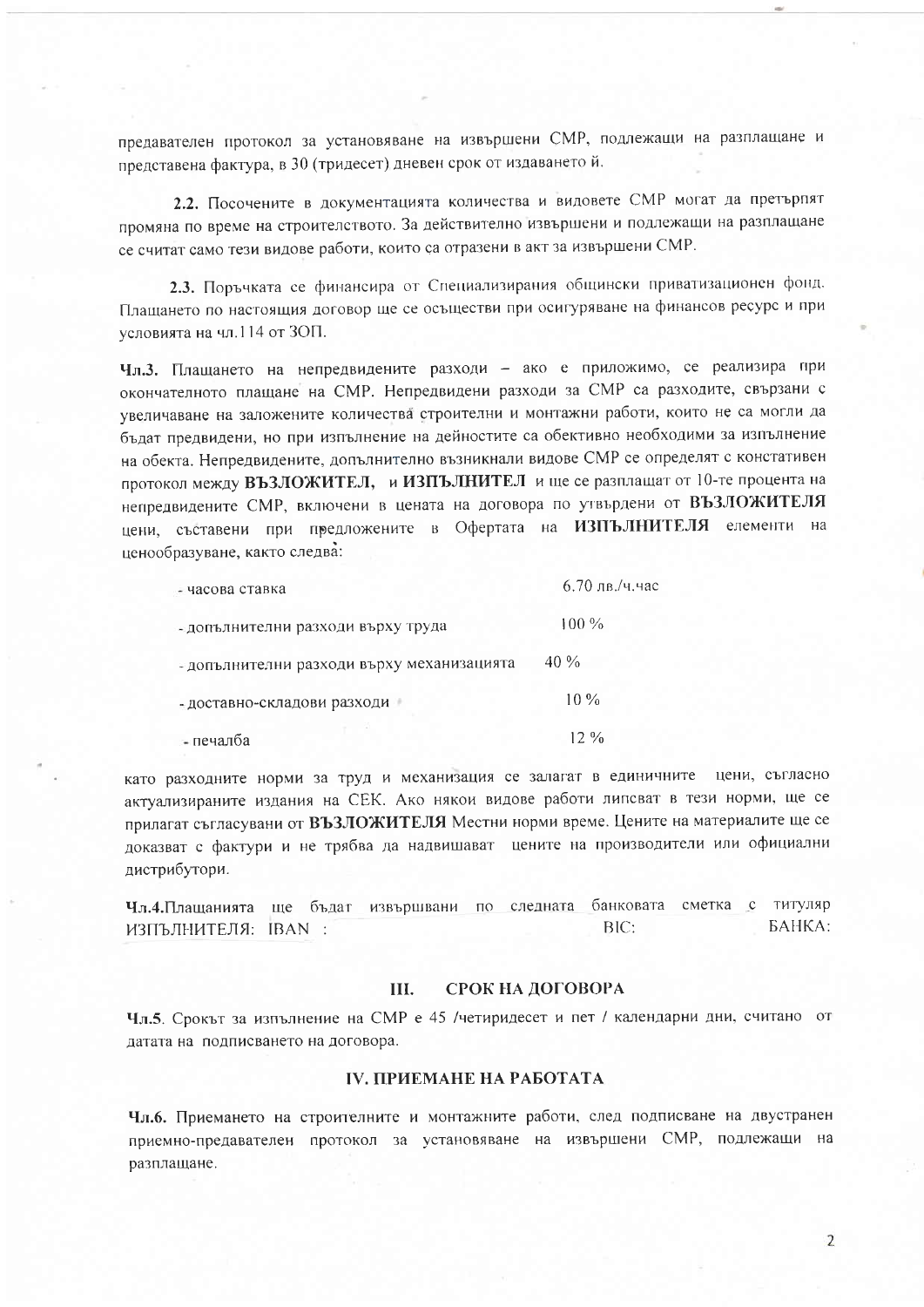Чл.7. За извършените СМР се съставят актове и протоколи, съгласно ЗУТ и Наредба № 3/31.06.2003 г. за съставяне на актове и протоколи по време на строителството.

Чл. 8. Когато ИЗПЪЛНИТЕЛЯТ се е отклонил от предмета на договора или работата му е с недостатьци, ВЪЗЛОЖИТЕЛЯТ има право да откаже нейното приемане и заплащането на част или на цялото възнаграждение, докато ИЗПЪЛНИТЕЛЯТ не изпълни своите задължения по договора.

#### V. ПРАВА, ЗАДЪЛЖЕНИЯ И ОТГОВОРНОСТИ НА СТРАНИТЕ

#### А. НА ВЪЗЛОЖИТЕЛЯ

#### Чл.9. ВЪЗЛОЖИТЕЛЯТ се задължава:

1. В случай, че възложеното с настоящия договор е изпълнено от ИЗПЪЛНИТЕЛЯ в договорените срокове, вид, количество и качество ВЪЗЛОЖИТЕЛЯТ е длъжен да приеме и заплати изпълнените работи.

2. Да осигури ИНВЕСТИТОРСКИЯТ КОНТРОЛ при извършване на СМР.

3. Да участва със свой представител при приемане на обекта.

4. Да уведомява ИЗПЪЛНИТЕЛЯ писмено в 5(пет) дневен срок след установяване на появили се в гаранционния срок дефекти.

Чл.10. ВЪЗЛОЖИТЕЛЯТ има право да проверява изпълнението на този договор по всяко време, относно качеството на видовете работи, вложените материали и спазване правилата за безопасна работа по начин, незатрудняващ работата на ИЗПЪЛНИТЕЛЯ.

Чл.11. ВЪЗЛОЖИТЕЛЯТ има право при констатиране на некачествено извършени работи, влагане на некачествени или нестандартни материали, да спира извършването на СМР до отстраняване на нарушението. Подмяната на същите и отстраняването на нарушенията са за сметка на ИЗПЪЛНИТЕЛЯ.

Чл.12. ВЪЗЛОЖИТЕЛЯТ не носи отговорност за действия или бездействия на ИЗПЪЛНИТЕЛЯ, в резултат на които възникнат:

1. Смърт или злополука, на което и да било физическо лице;

2. Загуба или нанесена вреда на каквото и да било имущество, вследствие изпълнение предмета на договора през времетраене на строителството.

#### Б. НА ИЗПЪЛНИТЕЛЯ

#### Чл. 13. ИЗПЪЛНИТЕЛЯТ се задължава:

1. Да изпълни възложената задача качествено и в договорения срок по чл.5, като организира и координира цялостния процес на строителството в съответствие с:

поетите ангажименти, съгласно предложението с приложенията към него, неразделна част от договора;

• действащата нормативна уредба в Република България - за строителство, безопасност и хигиена на труда, и пожарна безопасност.

2. Да влага при изпълнението качествени материали, отговарящи на изискванията на Наредба за съществените изисквания към строежите и оценяване съответствието на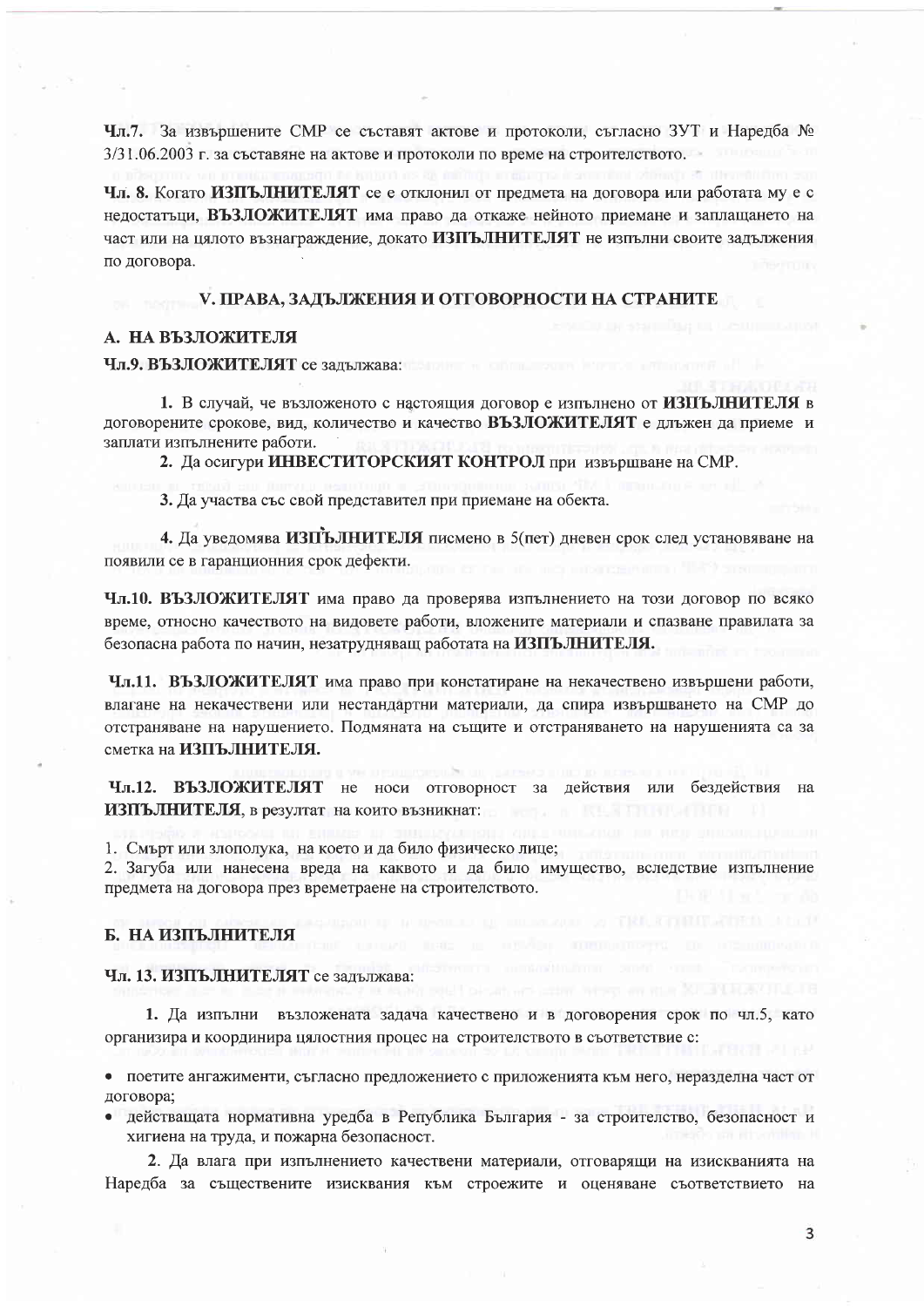строителните продукти, за които да представя при поискване от ВЪЗЛОЖИТЕЛЯ необходимите сертификати и фактури за придобиването им. Строителните продукти, предназначени за трайно влагане в сградата трябва да са годни за предвижданата им употреба и да удовлетворяват основните изисквания към строежите в продължение на икономически обоснован период на експлоатация и да отговарят на съответните технически спецификации и националните, европейски и международни изисквания по отношение на предвидената употреба.

3. Да предоставя на ВЪЗЛОЖИТЕЛЯ възможност да извършват контрол по изпълнението на работите на обекта.

4. Да изпълнява всички нареждания и заповеди по изпълнението на СМР, дадени от **ВЪЗЛОЖИТЕЛЯ.** 

5. Да извършва за своя сметка всички работи по отстраняването на виновно допуснати грешки, недостатьци и др., констатирани от ВЪЗЛОЖИТЕЛЯ.

6. Да не изпълнява СМР извън договорените, в противен случай ще бъдат за негова сметка.

7. Да съставя, оформя и представя необходимите документи за разплащане, отчитащи извършените СМР (количествени сметки, акт за извършени СМР, акт за разплащане на СМР и фактури).

8. Да уведомява своевременно писмено ВЪЗЛОЖИТЕЛЯ винаги, когато съществува опасност от забавяне или нарушаване изпълнението на срока по чл.5.

9. Преди приемателната комисия, ИЗПЪЛНИТЕЛЯТ да почисти и отстрани от обекта цялата своя механизация, излишните материали, отпадъци и различните видове временни работи.

10. Да охранява обекта за своя сметка, до въвеждането му в експлоатация.

11. ИЗПЪЛНИТЕЛЯ в срок от три дни от сключването на договор за подизпълнение или на допълнително споразумение за замяна на посочен в офертата подизпълнител изпълнителят изпраща копие на договора или на допълнителното споразумение на възложителя заедно с доказателства, че са изпълнени условията по чл. 66. ал. 2 и 11 ЗОП.

Чл.14. ИЗПЪЛНИТЕЛЯТ се задължава да сключи и да поддържа надлежно по време на изпълнението на строителните работи за своя сметка застраховка "Професионална отговорност", като лице изпълняващо строителна дейност за вреди, причинени на ВЪЗЛОЖИТЕЛЯ или на трети лица, съгласно Наредбата за условията и реда за задължително застраховане в проектирането и строителството (Д.В. бр.17/2004г.).

Чл.15. ИЗПЪЛНИТЕЛЯТ няма право да се позове на незнание и/или непознаване на обекта, предмет на договора. В предмет на договора.

Чл.16. ИЗПЪЛНИТЕЛЯТ носи пълна отговорност за безопасността на всички видове работи и дейности на обекта.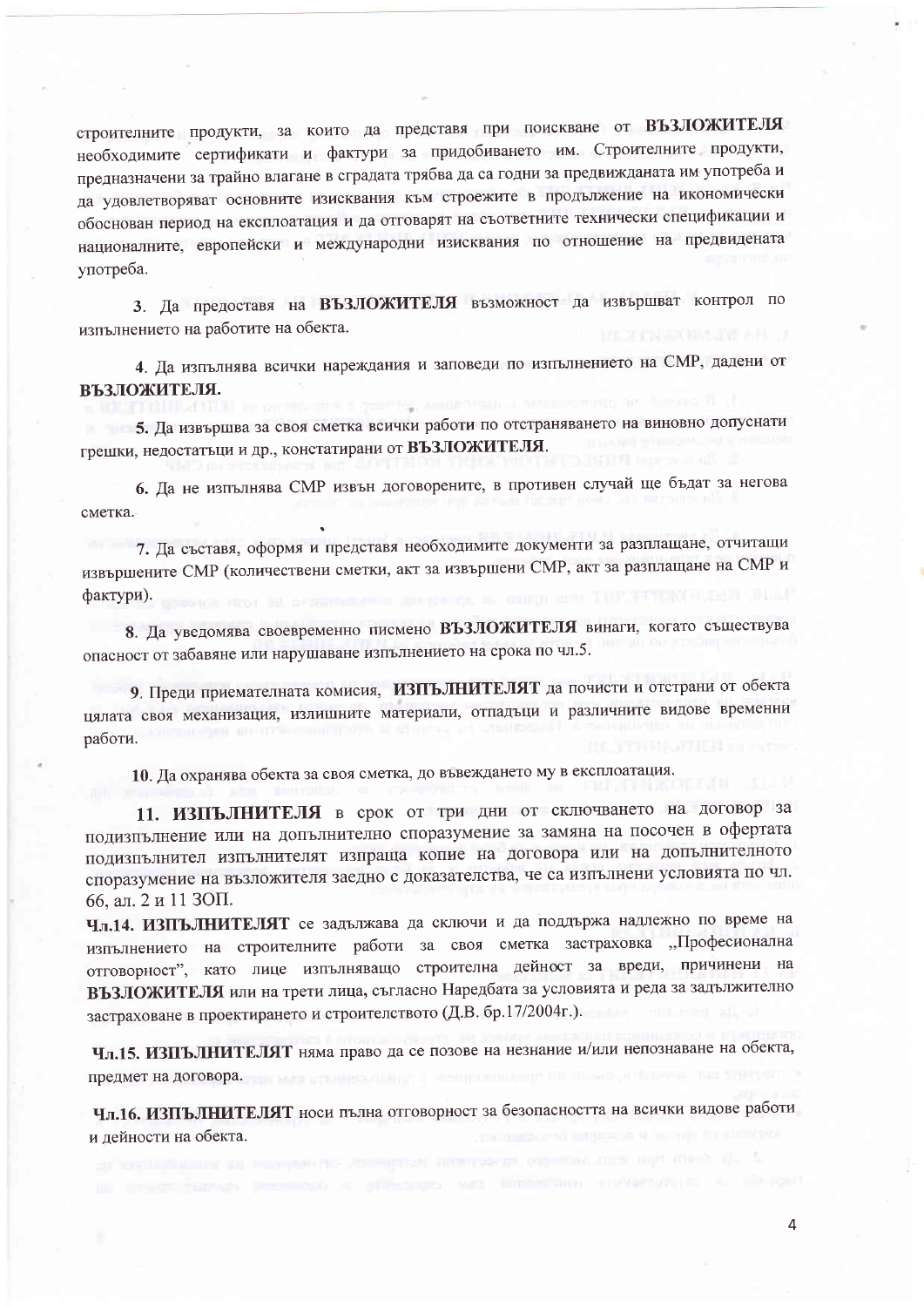Чл.17. (1) ИЗПЪЛНИТЕЛЯТ по време на изпълнението на СМР се задължава да не допуска повреди или разрушения на инженерната инфраструктура в и извън границите на обекта, при осъществяване на действия по изпълнение на договора.

(2). В случай, че по своя вина ИЗПЪЛНИТЕЛЯТ причини шети по предходната алинея, то възстановяването им е за негова сметка.

Чл.18. ИЗПЪЛНИТЕЛЯТ се задължава да не допуска замърсяване на улици и околната среда, да осигурява опазване на дърветата, тротоарите и площадките. Санкциите при констатирани нарушения са за сметка на ИЗПЪЛНИТЕЛЯ.

Чл.18.1. При извършване на СМР ИЗПЪЛНИТЕЛЯТда вземе мерки за намаляване на неорганизираните прахови емисии, минимум чрез оросяване на строителната площадка и пътната настилка в границите на обекта, съгласно «Програмата за управление на качеството на атмосферния въздух на Столична община за периода 2015-2020г. – намаляване на емисиите и достигане на установените норми за фини прахови частици ФПЧ».

Чл.19. Ако за изпълнението на договора се налага ИЗПЪЛНИТЕЛЯТ да ползва взривни, горивни и/или други опасни материали, представляващи заплаха за здравето и сигурността на населението, същият е длъжен да спазва стриктно действащите разпоредби в Република България.

#### **VI. ГАРАНЦИОННИ СРОКОВЕ**

Чл.20. (1). Гаранционният срок на всички извършени СМР е 10 /десет/ години, съгласно предложението на ИЗПЪЛНИТЕЛЯ.

(2). Гаранционният срок тече от датата на подписването на двустранен приемнопредавателен протокол за установяване на извършени СМР, подлежащи на разплащане.

(3). При поява на дефекти в срока на ал.1, ВЪЗЛОЖИТЕЛЯТ уведомява писмено ИЗПЪЛНИТЕЛЯ в 5(пет) дневен срок след установяването им.

(4). ИЗПЪЛНИТЕЛЯТ се задължава да отстрани за своя сметка появили се в гаранционния срок дефекти, в срок определен с констативен протокол, съставен от Комисия на ВЪЗЛОЖИТЕЛЯ. Констативният протокол се съобщава на изпълнителя по реда чл.31.

#### **VII. УСЛОВИЯ ЗА ПРЕКРАТЯВАНЕ НА ДОГОВОРА**

Чл.21. Настоящият договор може да бъде прекратен:

1. С изпълнение на задълженията по договора и/или изтичане на срока от страна на ИЗПЪЛНИТЕЛЯ.

2. Преди изтичане срока на договора:

2.1. По взаимно съгласие;

2.2. С писмено уведомление от ВЪЗЛОЖИТЕЛЯ до ИЗПЪЛНИТЕЛЯ при забавяне на строителството с повече от 10 (десет) календарни дни.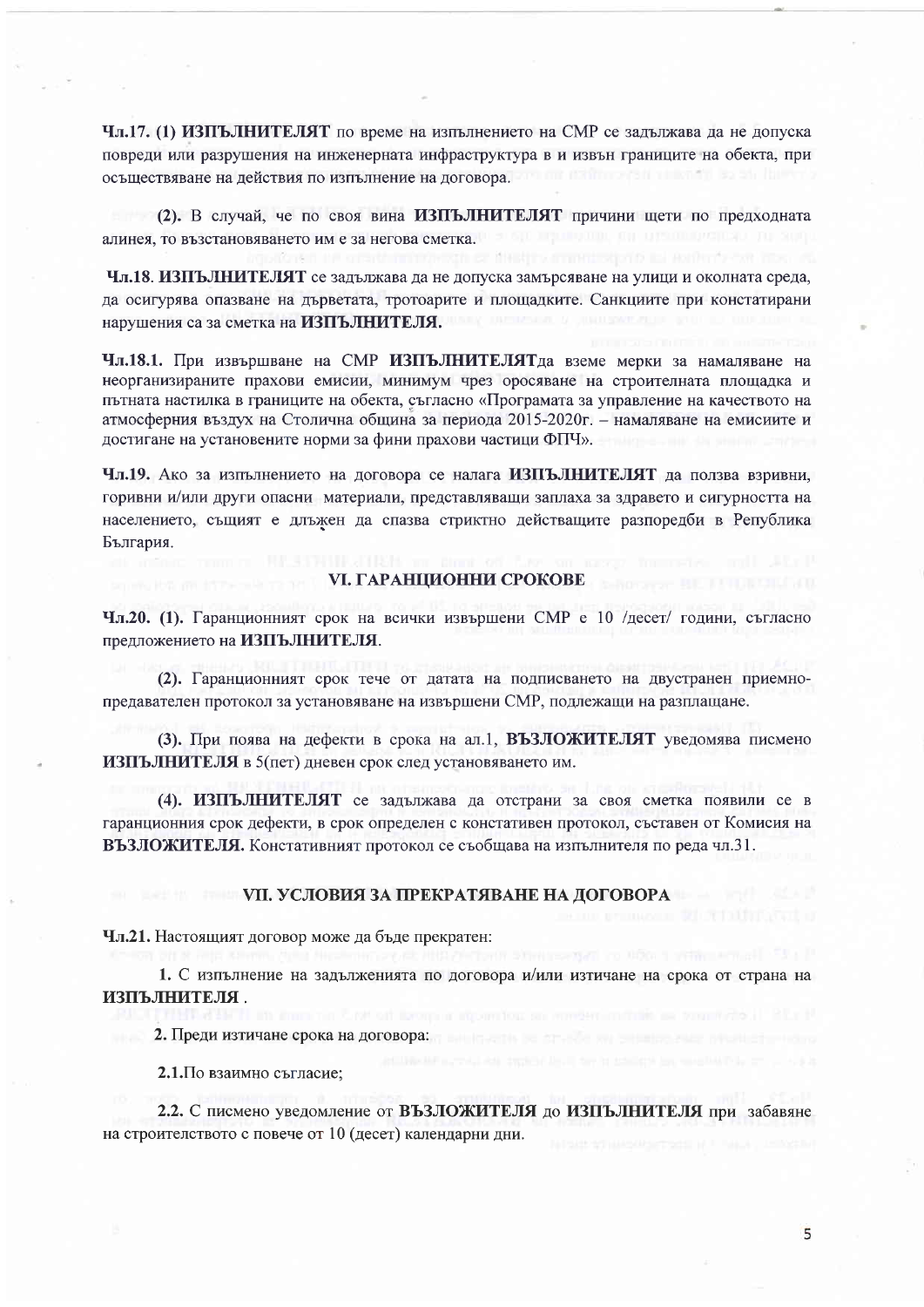2.3. Едностранно с писмено уведомление от ВЪЗЛОЖИТЕЛЯ, ако в тримесечен срок от сключването на договора не е осигурено финансиране. В този случай не се дължат неустойки на отсрещната страна за прекратяването на договора.

2.4. Едностранно с писмено уведомление от ИЗПЪЛНИТЕЛЯ, ако в тримесечен срок от сключването на договора не е осигурено финансиране. В този случай не се дължат неустойки на отсрещната страна за прекратяването на договора.

3. Ако в резултат на непредвидени обстоятелства ВЪЗЛОЖИТЕЛЯТ не е в състояние да изпълни своите задължения, с писмено уведомление до ИЗПЪЛНИТЕЛЯ, веднага след настъпване на обстоятелствата.

#### <u>VIII. НЕУСТОЙКИ И САНКЦИИ</u>

Чл.22. ВЪЗЛОЖИТЕЛЯТ и ИЗПЪЛНИТЕЛЯТ не носят отговорност при невиновно неизпълнение на договорните си задължения.

Чл.23. Всички щети, понесени от ВЪЗЛОЖИТЕЛЯ, резултат на грешки, недостатъци и пропуски, както и в резултат от некачественото СМР и неспазване на сроковете, са за сметка на ИЗПЪЛНИТЕЛЯ.

Чл.24. При неспазване срока по чл.5 по вина на ИЗПЪЛНИТЕЛЯ, същият дължи на ВЪЗЛОЖИТЕЛЯ неустойка в размер на 1% от стойността по чл.2 от стойността на договора без ДДС, за всеки просрочен ден, но не повече от 20 % от същата стойност, която неустойка се удържа при окончателното разплащане на обекта.

Чл.25. (1) При некачествено изпълнение на поръчката от ИЗПЪЛНИТЕЛЯ, същият дължи на ВЪЗЛОЖИТЕЛЯ неустойка в размер на 20 % от стойността на договора по чл.2 без ДДС.

(2) Некачественото изпълнение се констатира с констативен протокол на Комисия, съставена от длъжностни лица на ВЪЗЛОЖИТЕЛЯ и се връчва на ИЗПЪЛНИТЕЛЯ.

(3) Неустойката по ал.1 не отменя задължението на ИЗПЪЛНИТЕЛЯ да отстрани за своя сметка констатираните недостатьци и отклонения в определения от комисията срок, както и задължението му за спазване на нормативните разпоредби и на изискванията на проектната документация.

Чл.26. При забавяне плащанията от страна на ВЪЗЛОЖИТЕЛЯ, същият дължи на ИЗПЪЛНИТЕЛЯ законната лихва.

Чл.27. Наложените глоби от държавните институции за установени нарушения при и по повод изпълнението на договора са за сметка на ИЗПЪЛНИТЕЛЯ.

Чл.28. В случаите на неизпълнение на договора в срока по чл.5 по вина на ИЗПЪЛНИТЕЛЯ, окончателното завършване на обекта се извършва по единичните фирмени цени, които са били в сила до изтичане на срока и не подлежат на актуализация.

Чл.29. При неотстраняване на появилите се дефекти в гаранционния  $CDOK$ **OT** ИЗПЪЛНИТЕЛЯ, същият дължи на ВЪЗЛОЖИТЕЛЯ направените за отстраняването им разходи, както и претърпените щети.

6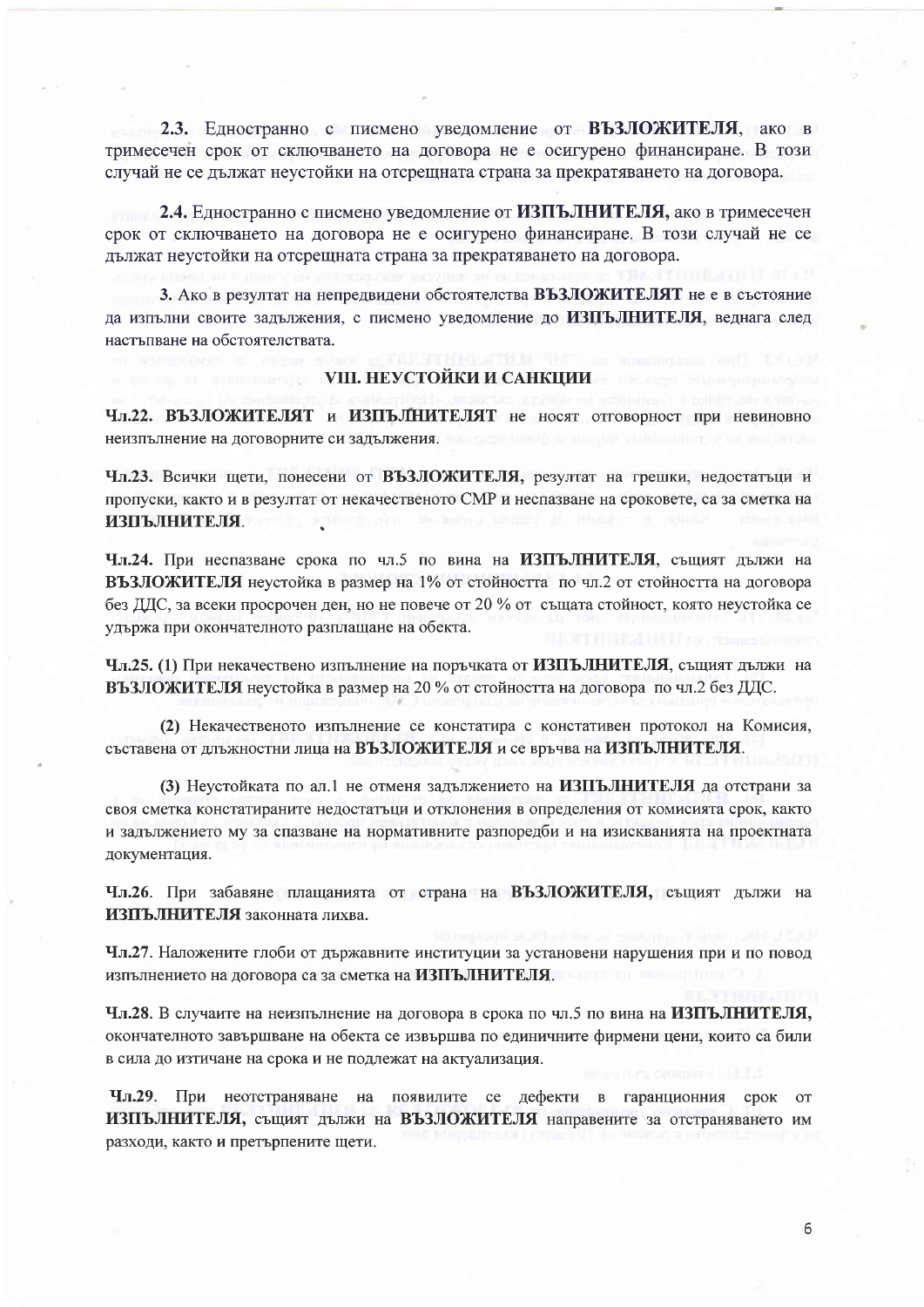#### **IX. ГАРАНИИЯ ЗА ИЗПЪЛНЕНИЕ**

Чл.30. (1) Възложителя не определя размер на гаранция за изпълнение, съгласно предоставената му възможност в чл. 111. ал. 1 от ЗОП. **Kattment** 

#### Х. ПОДИЗПЪЛНИТЕЛИ

Чл.31. (1). Когато частта от поръчката, която се изпълнява от ПОДИЗПЪЛНИТЕЛ, може да бъде предадена като отделен обект на ИЗПЪЛНИТЕЛЯ или на ВЪЗЛОЖИТЕЛЯ, ВЪЗЛОЖИТЕЛЯТ заплаща възнаграждение за тази част на ПОДИЗПЪЛНИТЕЛЯ.

Чл.31. (2). Разплащанията по т.1 се осъществяват въз основа на искане, отправено от ПОДИЗПЪЛНИТЕЛЯ до ВЪЗЛОЖИТЕЛЯ чрез ИЗПЪЛНИТЕЛЯ, който е длъжен да го предостави на възложителя в 15-дневен срок от получаването му.

Чл.31. (3). Към искането по т. 2. ИЗПЪЛНИТЕЛЯТ предоставя становище, от което да е видно дали оспорва плащанията или част от тях като недължими.

Чл.31. (4). ВЪЗЛОЖИТЕЛЯТ има право да откаже плащане по т.1, когато искането за плащане е оспорено, до момента на отстраняване на причината за отказа.

Чл.31.(5). Независимо от възможността за използване на подизпълнители отговорността за изпълнение на договора за обществена поръчка е на ИЗПЪЛНИТЕЛЯ.

Чл.31. (6). След сключване на договора и най-късно преди започване на изпълнението му, ИЗПЪЛНИТЕЛЯТ уведомява ВЪЗЛОЖИТЕЛЯ за името, данните за контакт и представителите на ПОДИЗПЪЛНИТЕЛИТЕ, посочени в офертата. ИЗПЪЛНИТЕЛЯТ увеломява ВЪЗЛОЖИТЕЛЯ за всякакви промени в предоставената информация в хода на изпълнението на поръчката.

Чл.31. (7). Замяна или включване на ПОДИЗПЪЛНИТЕЛ по време на изпълнение на договора се допуска по изключение, когато възникне необходимост, ако са изпълнени едновременно следните условия: 1. за новия ПОДИЗПЪЛНИТЕЛ не са налице основанията за отстраняване в процедурата; 2. новият ПОДИЗПЪЛНИТЕЛ отговаря на критериите за подбор, на които е отговарял предишният ПОДИЗПЪЛНИТЕЛ, включително по отношение на дела и вида на дейностите, които ще изпълнява, коригирани съобразно изпълнените до момента дейности.

Чл.31. (8). При замяна или включване на ПОДИЗПЪЛНИТЕЛ, ИЗПЪЛНИТЕЛЯТ представя на ВЪЗЛОЖИТЕЛЯ всички документи, които доказват изпълнението на условията по т.7. заедно с копие на договора за подизпълнение или на допълнителното споразумение в тридневен срок от тяхното сключване.

#### ХІ. ОБШИ РАЗПОРЕЛБИ

Чл.32.(1) Всички документи, съобщения и др. книжа, както комуникациите и плащанията между двете страни ще бъдат осъществявани на следните адреси и банкови сметки:

ВЪЗЛОЖИТЕЛ: Адрес: гр. София, П.К. 1330, район "Красна поляна"-СО, ул. "Освобождение" №25, Факс: 02 8284883, тел.: 02 9217237, E-mail: Lhbor@abv.bg

ИЗПЪЛНИТЕЛ: Адрес: гр.София, 1715, бул.,,Александър Малинов" №85, ет.2, офис 2, Факс/тел.: 02 876 15 13, E-mail: office@activeb.bg, Банка: , IBAN: , BIC:

 $\overline{7}$